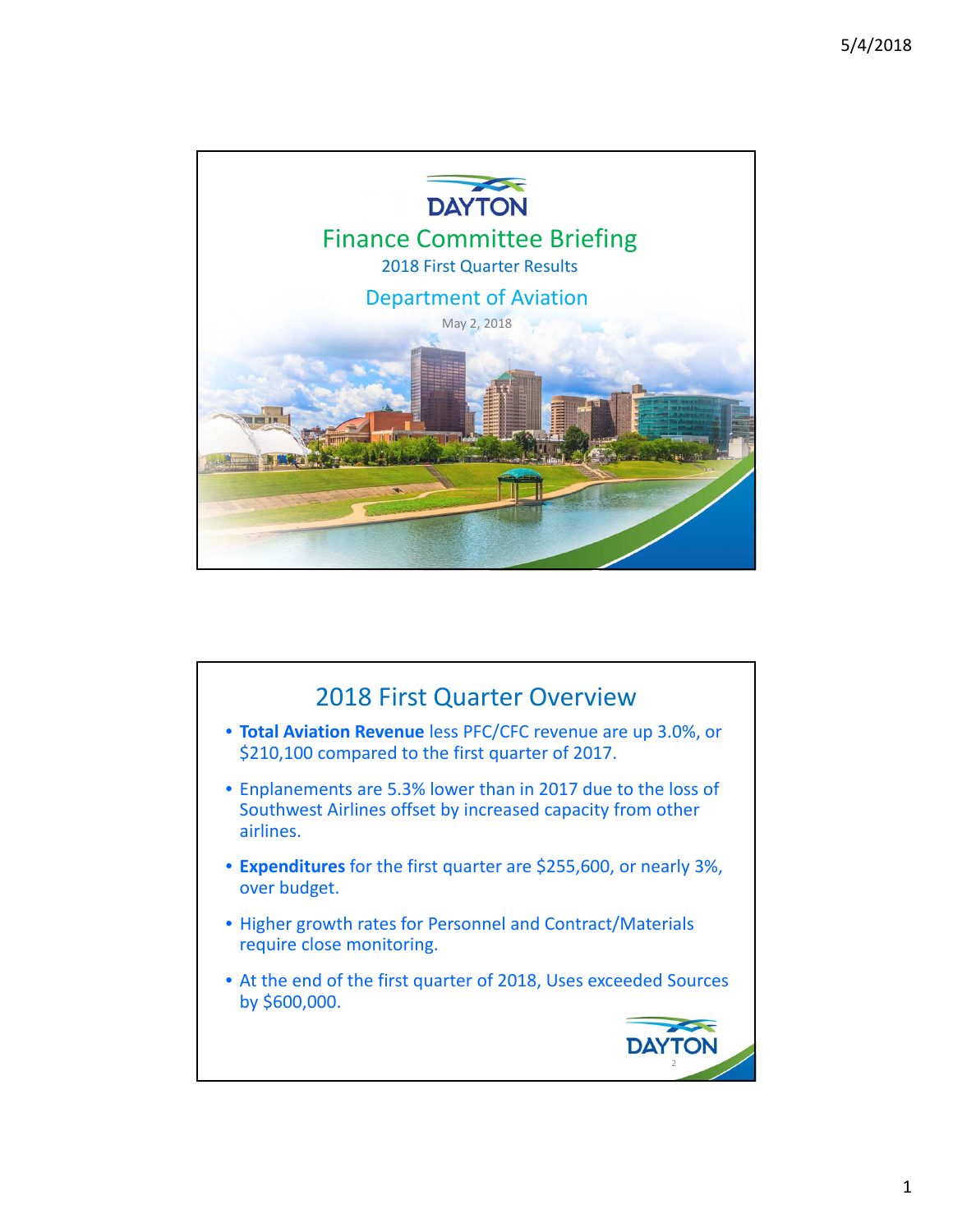|                                      | 2018          |                            | (In millions, Does not Include Special Projects) |                          |               |                |                |                 |          |
|--------------------------------------|---------------|----------------------------|--------------------------------------------------|--------------------------|---------------|----------------|----------------|-----------------|----------|
|                                      |               | Original 2018 YTD 2018 YTD |                                                  | <b>Budget</b>            | <b>Budget</b> | 2017           | 2018           | '17-'18 '17-'18 |          |
| <b>Revenues &amp; Other Sources</b>  | <b>Budget</b> | <b>Budget</b>              | <b>Actuals</b>                                   | Variance                 | Variance      | <b>Actuals</b> | <b>Actuals</b> | $$$ Chg.        | % Chg.   |
| <b>Airline Revenue</b>               | 8.2           | 2.0                        | 2.1                                              | 0.0                      | $-1.5%$       | 2.2            | 2.1            | (0.1)           | $-5.9%$  |
|                                      |               |                            |                                                  |                          |               |                |                |                 |          |
| Parking                              | 10.5          | 2.6                        | 2.5                                              | (0,1)                    | 3.0%          | 2.6            | 2.5            | (0.1)           | $-3.1%$  |
| <b>Rental Car Concessions</b>        | 3.5           | 0.9                        | 0.8                                              | (0,1)                    | 7.8%          | 0.8            | 0.8            | (0.0)           | $-4.6%$  |
| Concessions                          | 1.6           | 0.4                        | 0.4                                              | 0.0                      | $-6.4%$       | 0.4            | 0.4            | 0.0             | 0.5%     |
| Non-Airline Revenue                  | 4.9           | 1.4                        | 1.3                                              | (0.1)                    | 7.4%          | 0.8            | 1.3            | 0.4             | 52.9%    |
| Interest & Other                     | 2.0           | 0.1                        | 0.1                                              | 0.0                      | $-34.1%$      | 0.1            | 0.1            | 0.0             | 43.7%    |
| <b>Total Non-Airline Revenue</b>     | 22.4          | 5.3                        | 5.1                                              | (0.2)                    | 3.8%          | 4.7            | 5.1            | 0.3             | 7.2%     |
| <b>Total Sources</b>                 | 30.6          | 7.3                        | 7.1                                              | (0.2)                    | 2.4%          | 6.9            | 7.1            | 0.2             | 3.0%     |
| PFC/CFC Source                       | 4.4           | 2.4                        | 2.4                                              |                          | 0.0%          | 0.6            | 2.4            | 1.8             | 303.2%   |
| <b>Total Sources &amp; App. Fund</b> |               |                            |                                                  |                          |               |                |                |                 |          |
| <b>Balance</b>                       | 35.0          | 9.7                        | 9.6                                              | 0.2                      | 1.8%          | 7.5            | 9.6            | 2.0             | 26.8%    |
| <b>Expenditures &amp; Other Uses</b> |               |                            |                                                  |                          |               |                |                |                 |          |
| Personnel                            | 14.0          | 3.8                        | 3.8                                              | (0,0)                    | $-0.4%$       | 3.6            | 3.8            | 0.2             | 6.1%     |
|                                      |               |                            |                                                  |                          |               |                |                |                 |          |
| Contracts, Materials & Other Uses    | 12.8          | 3.6                        | 3.9                                              | (0, 2)                   | $-6.6%$       | 3.4            | 3.9            | 0.4             | 13.0%    |
| Capital Equipment                    | 0.3           | 0.0                        | 0.0                                              | $\bar{a}$                | 0.0%          | 0.0            | 0.0            | (0,0)           | $-39.9%$ |
| Capital Projects & Improvements      | 0.9           | 0.9                        | 0.9                                              | $\overline{\phantom{a}}$ | 0.0%          | $\sim$         | 0.9            | 0.9             | 200.0%   |
| Debt - Principal                     | 3.4           | 0.7                        | 0.7                                              |                          | 0.0%          | 0.6            | 0.7            | 0.1             | 22.2%    |
| Debt - Interest                      | 3.6           | 0.8                        | 0.8                                              |                          | 0.0%          | 0.8            | 0.8            | 0.0             | 3.7%     |
| <b>Total Uses</b>                    | 35.0          | 9.9                        | 10.1                                             | (0.3)                    | $-2.6%$       | 8.4            | 10.1           | 1.7             | 20.5%    |
|                                      |               |                            |                                                  |                          |               |                |                |                 |          |
| <b>Excess/(Shortfall) of Sources</b> |               |                            |                                                  |                          |               |                |                |                 |          |
| <b>Over Uses</b>                     | 0.0           | (0.2)                      | (0.6)                                            |                          |               | (0.9)          | (0.6)          |                 |          |



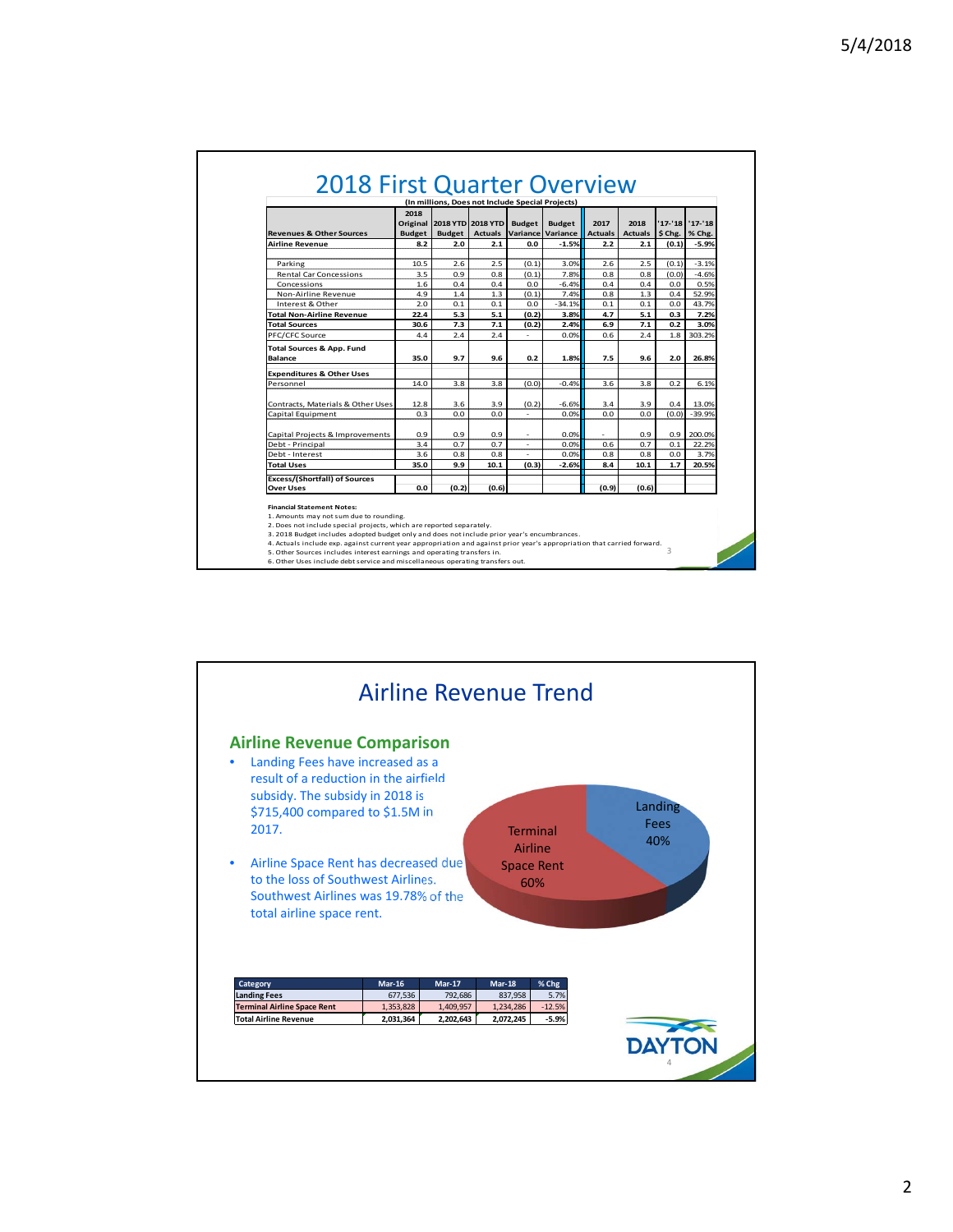

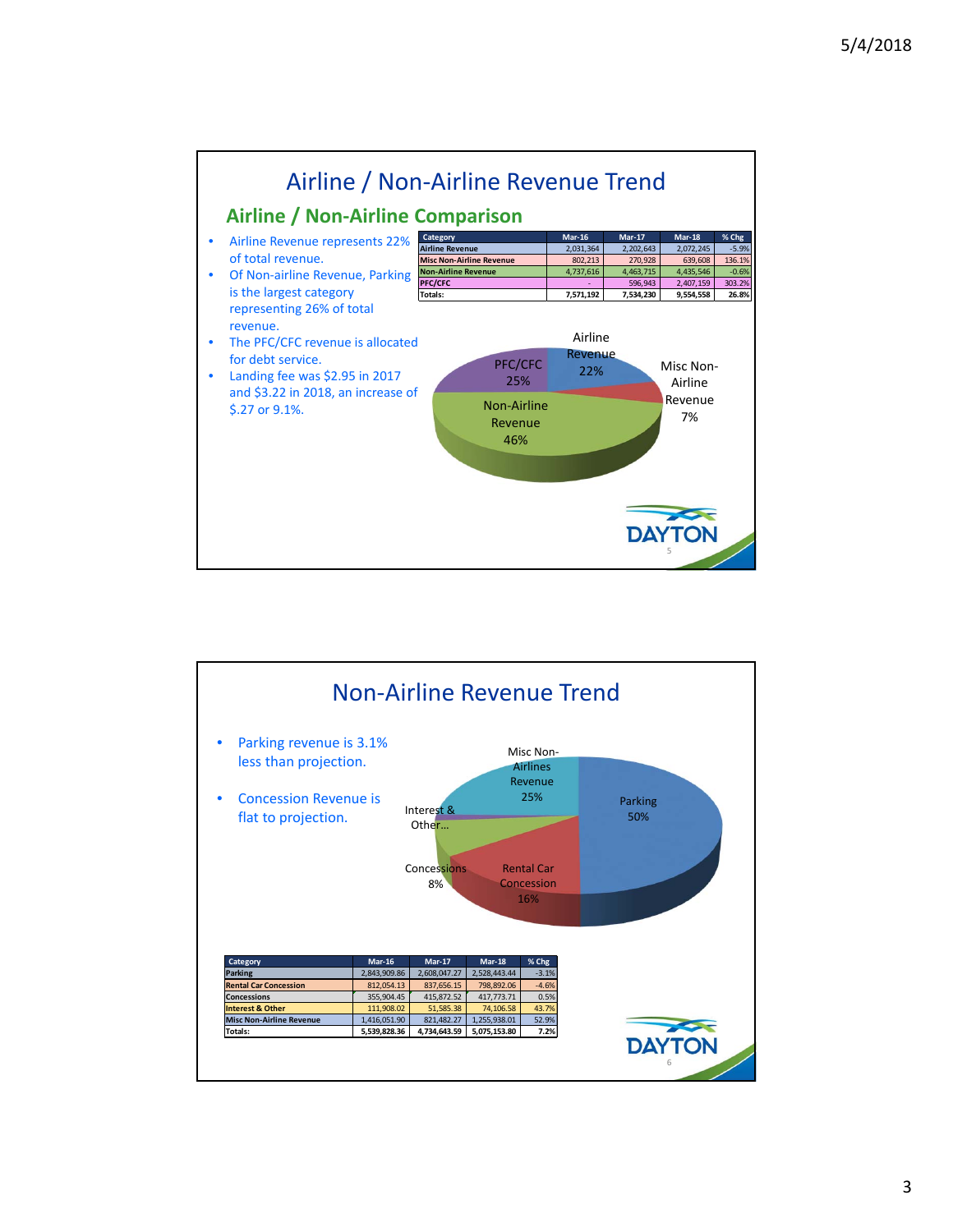|                                                 |                                        |                             |           |                  | <b>Expenditure Trends</b> |           |          |         |
|-------------------------------------------------|----------------------------------------|-----------------------------|-----------|------------------|---------------------------|-----------|----------|---------|
|                                                 | <b>Personnel Costs</b>                 |                             |           |                  |                           |           |          |         |
|                                                 | Personnel cost increased 6.1% over     |                             |           | <b>PERSONNEL</b> | 01, 2017                  | Q1, 2018  | \$ Chg.  | % Chg.  |
|                                                 |                                        |                             |           | <b>Wages</b>     | 2,124,450                 | 2,159,934 | 35,484   | 1.7%    |
| 2017.                                           |                                        |                             |           | Fringes          | 157,739                   | 176,931   | 19,192   | 12.2%   |
|                                                 | Drivers include increased overtime for |                             |           | H.S.A            | 309,000                   | 298,500   | (10,500) | $-3.4%$ |
| snow operations and 3% contract line            |                                        |                             | Insurance | 395,868          | 397,964                   | 2,097     | 0.5%     |         |
|                                                 |                                        |                             |           | Overtime         | 207,772                   | 347,710   | 139,938  | 67.4%   |
| movement.<br>Personnel is \$15,100 or 0.4% over |                                        |                             |           | Pension          | 356,318                   | 388,028   | 31,710   | 8.9%    |
|                                                 |                                        |                             |           | <b>Total</b>     | 3.551.146                 | 3.769.067 | 217,921  | 6.1%    |
|                                                 |                                        |                             |           |                  |                           |           |          |         |
| Month                                           | 2017<br>Cumulative<br>Spend            | 2018<br>Cumulative<br>Spend | % Chg     |                  |                           |           |          |         |
| Jan                                             | 1,386,538                              | 1,474,474                   | 6.3%      |                  |                           |           |          |         |
| Feb                                             | 2,399,412                              | 2,554,331                   | 6.5%      |                  |                           |           |          |         |
| Mar                                             | 3,551,146                              | 3,769,067                   | 6.1%      |                  |                           |           |          |         |
| Apr                                             | 4,545,900                              |                             |           |                  |                           |           |          |         |
| May                                             | 5,471,358                              |                             |           |                  |                           |           |          |         |
| Jun<br>Jul                                      | 6,682,554<br>7,682,248                 |                             |           |                  |                           |           |          |         |
| Aug                                             | 8,636,559                              |                             |           |                  |                           |           |          |         |
| Sep                                             | 9,811,126                              |                             |           |                  |                           |           |          |         |
| Oct                                             | 10,742,822                             |                             |           |                  |                           |           |          |         |
| Nov<br>Dec                                      | 11,770,807<br>13,048,289               |                             |           |                  |                           |           | DAYTON   |         |

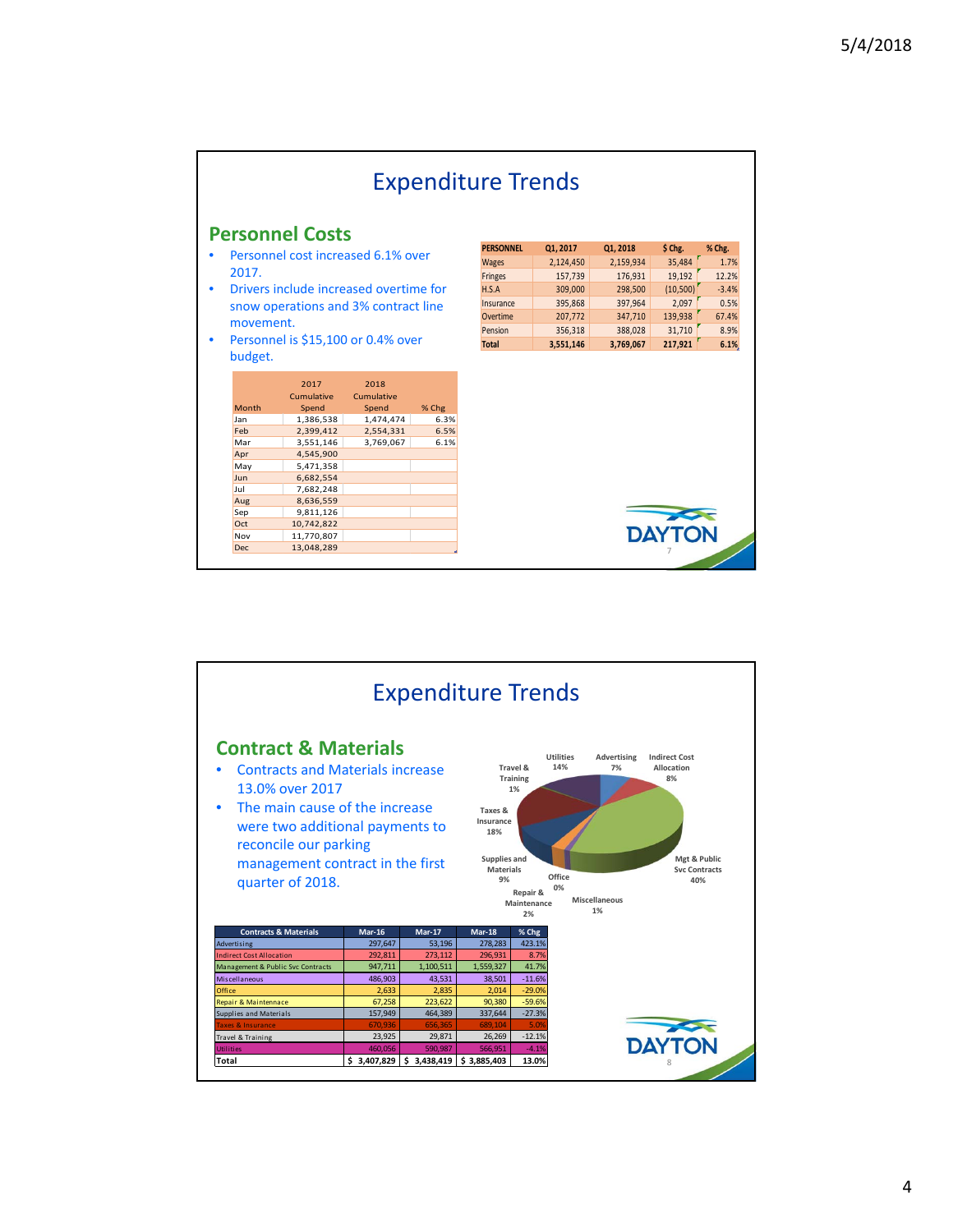

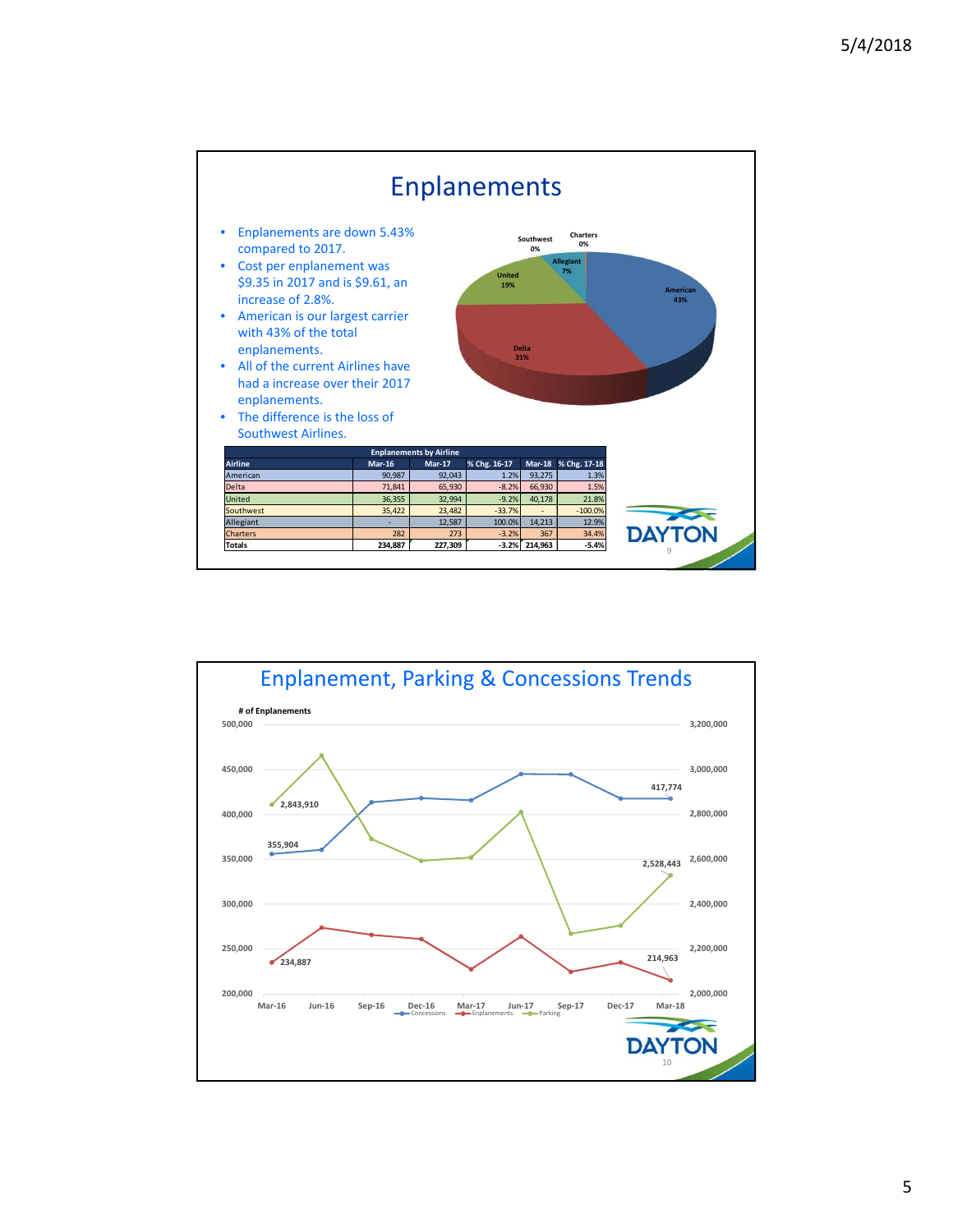